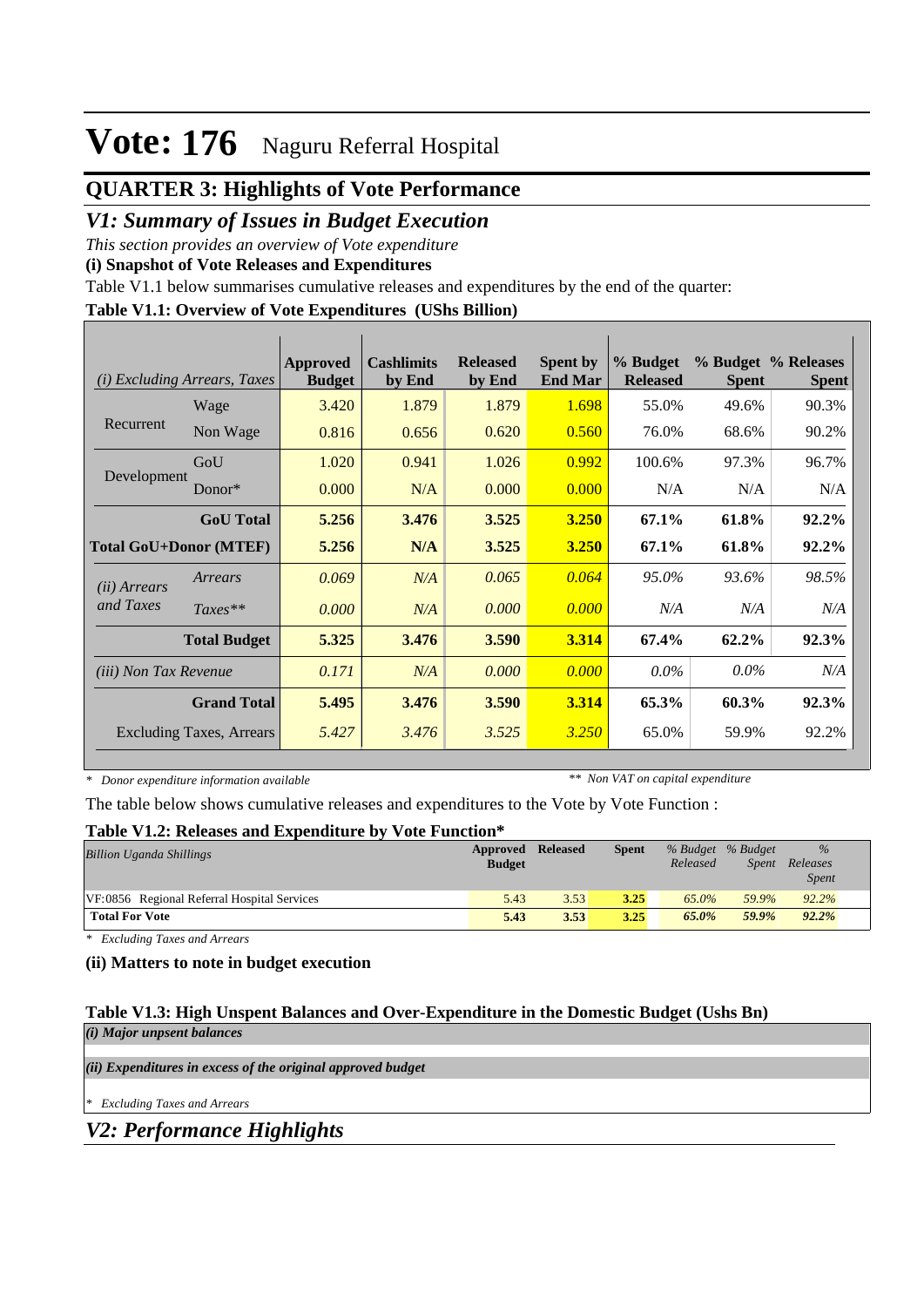## **QUARTER 3: Highlights of Vote Performance**

*This section provides highlights of output performance, focusing on key outputs and actions impelemented to improve section performance.*

### **Table V2.1: Key Vote Output Indicators and Expenditures\***

| Vote, Vote Function<br><b>Key Output</b>                | <b>Approved Budget and</b><br><b>Planned outputs</b>                                                                                                                                                                                                                                                                                                                                                                                                                                                        |         | <b>Cumulative Expenditure</b><br>and Performance                                                                                                                                                                                                                                                                                                                                                                                                                                            |        | <b>Status and Reasons for</b><br>any Variation from Plans                                                                                |       |
|---------------------------------------------------------|-------------------------------------------------------------------------------------------------------------------------------------------------------------------------------------------------------------------------------------------------------------------------------------------------------------------------------------------------------------------------------------------------------------------------------------------------------------------------------------------------------------|---------|---------------------------------------------------------------------------------------------------------------------------------------------------------------------------------------------------------------------------------------------------------------------------------------------------------------------------------------------------------------------------------------------------------------------------------------------------------------------------------------------|--------|------------------------------------------------------------------------------------------------------------------------------------------|-------|
| Vote Function: 0856 Regional Referral Hospital Services |                                                                                                                                                                                                                                                                                                                                                                                                                                                                                                             |         |                                                                                                                                                                                                                                                                                                                                                                                                                                                                                             |        |                                                                                                                                          |       |
| <b>Output: 085601</b>                                   | <b>Inpatient services</b>                                                                                                                                                                                                                                                                                                                                                                                                                                                                                   |         |                                                                                                                                                                                                                                                                                                                                                                                                                                                                                             |        |                                                                                                                                          |       |
| Description of Performance: 13,248 in patients          | 7.976 deliveries<br>4,880 Surgical operations<br>(includes emergencies<br>&C/sections<br>1.048 Internal med<br>2,064 Paediatrics                                                                                                                                                                                                                                                                                                                                                                            |         | 10,576 in patients<br>5,697 deliveries<br>3,185 Surgical operations<br>(includes emergencies<br>&C/sections<br>1,029 Internal med<br>1,976 Paediatrics                                                                                                                                                                                                                                                                                                                                      |        | the lengthy stay is due chronic<br>post operative stay patients on<br>the surgical ward                                                  |       |
| Performance Indicators:                                 |                                                                                                                                                                                                                                                                                                                                                                                                                                                                                                             |         |                                                                                                                                                                                                                                                                                                                                                                                                                                                                                             |        |                                                                                                                                          |       |
| No. of in patients admitted                             |                                                                                                                                                                                                                                                                                                                                                                                                                                                                                                             | 29,216  |                                                                                                                                                                                                                                                                                                                                                                                                                                                                                             | 10576  |                                                                                                                                          |       |
| Bed occupancy rate<br>(inpatients)                      |                                                                                                                                                                                                                                                                                                                                                                                                                                                                                                             | 100     |                                                                                                                                                                                                                                                                                                                                                                                                                                                                                             | 100    |                                                                                                                                          |       |
| Average rate of stay for<br>inpatients (no. days)       |                                                                                                                                                                                                                                                                                                                                                                                                                                                                                                             | 4 days  |                                                                                                                                                                                                                                                                                                                                                                                                                                                                                             | 14     |                                                                                                                                          |       |
| <b>Output Cost:</b>                                     | UShs Bn:                                                                                                                                                                                                                                                                                                                                                                                                                                                                                                    | 0.253   | UShs Bn:                                                                                                                                                                                                                                                                                                                                                                                                                                                                                    | 0.171  | % Budget Spent:                                                                                                                          | 67.7% |
| Output: 085602                                          | <b>Outpatient services</b>                                                                                                                                                                                                                                                                                                                                                                                                                                                                                  |         |                                                                                                                                                                                                                                                                                                                                                                                                                                                                                             |        |                                                                                                                                          |       |
| Description of Performance: 46,800 MCH contacts which   | include<br>$-$ ANC $(29, 848)$<br>- Family planning(3,348)<br>- $PMTCT(12,436)$<br>- 12,856 surgical outpatient<br>contacts<br>- 129,360 general outpatients<br>- 119,680 Specialised out<br>patient clinics which include<br>- medical opd $(31,076)$<br>- pead specialised (22,988)<br>- Surgical specialised (12856)<br>- Dental specialised (4,460)<br>- HIV Clinic (17,004)<br>- Gastro entorology (1,608)<br>- Urology (764)<br>$-$ ENT $(1,072)$<br>- Hypetension (1,576)<br>- Acupuncture $(1,108)$ |         | 105,000 general outpatients<br>Specialized outpatient clinics<br>which include<br>-12,741 surgical outpatient<br>contacts<br>- Medical opd (39,968)<br>- pead specialized (26,120)<br>-Dental specialized (6,123)<br>- HIV Clinic (45,784)<br>-Gastro entorology (2,032)<br>-Urology $(516)$<br>$-$ ENT $(2,090)$<br>- Hypertension (3,226)<br>- Acupuncture (2,512)<br>- Diabetes (712)<br>-gynecology (2,356)<br>- Orthopedics (3,775)<br>$-T.B$ clinic $(511)$<br>- eye clinic $(2,704)$ |        | marked increase in patient<br>numbers due to refurbishment<br>works in mulago and increase in<br>public awareness of services<br>offered |       |
| Performance Indicators:                                 |                                                                                                                                                                                                                                                                                                                                                                                                                                                                                                             |         |                                                                                                                                                                                                                                                                                                                                                                                                                                                                                             |        |                                                                                                                                          |       |
| No. of specialised<br>outpatients attended to           |                                                                                                                                                                                                                                                                                                                                                                                                                                                                                                             | 119,680 |                                                                                                                                                                                                                                                                                                                                                                                                                                                                                             | 151170 |                                                                                                                                          |       |
| No. of general outpatients<br>attended to               |                                                                                                                                                                                                                                                                                                                                                                                                                                                                                                             | 448,840 |                                                                                                                                                                                                                                                                                                                                                                                                                                                                                             | 105000 |                                                                                                                                          |       |
| <b>Output Cost:</b>                                     | UShs Bn:                                                                                                                                                                                                                                                                                                                                                                                                                                                                                                    | 0.084   | UShs Bn:                                                                                                                                                                                                                                                                                                                                                                                                                                                                                    | 0.050  | % Budget Spent:                                                                                                                          | 59.1% |
| Output: 085603                                          | Medicines and health supplies procured and dispensed                                                                                                                                                                                                                                                                                                                                                                                                                                                        |         |                                                                                                                                                                                                                                                                                                                                                                                                                                                                                             |        |                                                                                                                                          |       |
| Description of Performance: medicines and supplies      | procured from NMS                                                                                                                                                                                                                                                                                                                                                                                                                                                                                           |         | 4 cycles of essential medicines<br>and supplies were delivered by<br>NMS at a total cost<br>635,387,054 represented by a<br>percentage of 76 % of total                                                                                                                                                                                                                                                                                                                                     |        | increased number of clients<br>acessing drugs and medical<br>sundries in the hospital                                                    |       |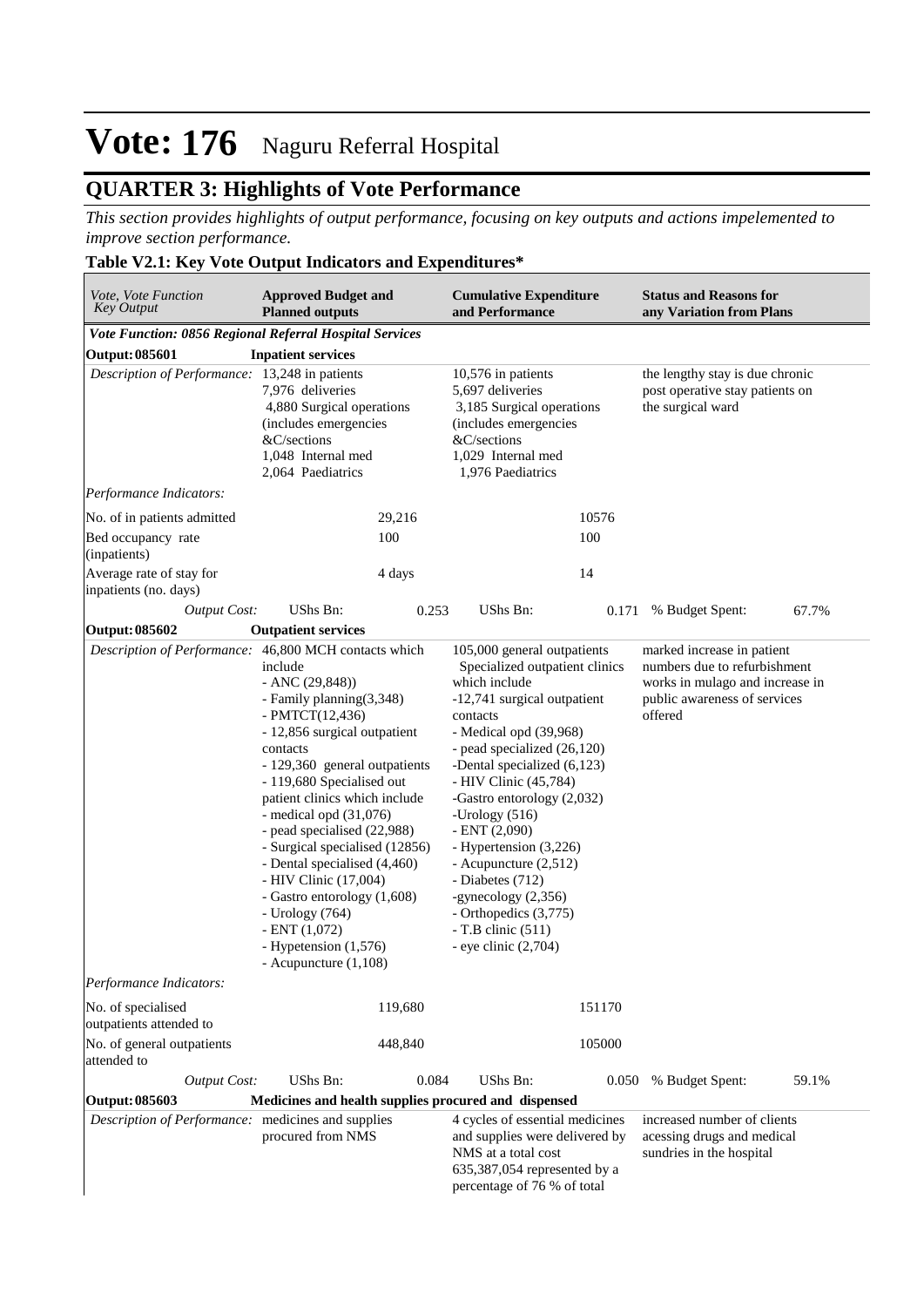# **QUARTER 3: Highlights of Vote Performance**

| Vote, Vote Function<br><b>Key Output</b>          | <b>Approved Budget and</b><br><b>Planned outputs</b>                                                                                                                                                                                           | <b>Cumulative Expenditure</b><br>and Performance                                                                                                                                                                                                                                             | <b>Status and Reasons for</b><br>any Variation from Plans |  |
|---------------------------------------------------|------------------------------------------------------------------------------------------------------------------------------------------------------------------------------------------------------------------------------------------------|----------------------------------------------------------------------------------------------------------------------------------------------------------------------------------------------------------------------------------------------------------------------------------------------|-----------------------------------------------------------|--|
|                                                   |                                                                                                                                                                                                                                                | allocated budget                                                                                                                                                                                                                                                                             |                                                           |  |
| Performance Indicators:                           |                                                                                                                                                                                                                                                |                                                                                                                                                                                                                                                                                              |                                                           |  |
| Value of medicines<br>received/dispensed (Ush bn) | 0.700000000                                                                                                                                                                                                                                    | 635, 387, 054                                                                                                                                                                                                                                                                                |                                                           |  |
| <b>Output Cost:</b>                               | UShs Bn:<br>0.003                                                                                                                                                                                                                              | UShs Bn:                                                                                                                                                                                                                                                                                     | 25.0%<br>0.001<br>% Budget Spent:                         |  |
| <b>Output: 085604</b>                             | <b>Diagnostic services</b>                                                                                                                                                                                                                     |                                                                                                                                                                                                                                                                                              |                                                           |  |
| Description of Performance: 252 CT Scans          |                                                                                                                                                                                                                                                | 189 CT Scans                                                                                                                                                                                                                                                                                 | increased patient numbers                                 |  |
|                                                   | 9,140 ultra sound ations (both<br>general scans & specialised<br>scans)<br>3,088 x-ray examinations (S,<br>Medical, Ips)<br>33,984 Laboratory tests (for<br>CH, SOPDs, MOPDs,<br>Paediatrics, ENT, Eye, Teenage<br>clients)                    | 7,264 ultra sound (both general<br>scans & specialized scans)<br>2,660 x-ray examinations (S,<br>Medical, Ips)<br>85,968 Laboratory tests (for<br>CH, SOPDs, MOPDs,<br>Pediatrics, ENT, Eye, Teenage<br>clients<br>961 Blood transfusion                                                     |                                                           |  |
| Performance Indicators:                           |                                                                                                                                                                                                                                                |                                                                                                                                                                                                                                                                                              |                                                           |  |
| Patient xrays (imaging)                           | 3,088                                                                                                                                                                                                                                          | 2660                                                                                                                                                                                                                                                                                         |                                                           |  |
| No. of labs/tests                                 | 33,984                                                                                                                                                                                                                                         | 85968                                                                                                                                                                                                                                                                                        |                                                           |  |
| <b>Output Cost:</b>                               | UShs Bn:<br>0.061                                                                                                                                                                                                                              | UShs Bn:                                                                                                                                                                                                                                                                                     | 39.5%<br>% Budget Spent:<br>0.024                         |  |
| <b>Output: 085605</b>                             | <b>Hospital Management and support services</b>                                                                                                                                                                                                |                                                                                                                                                                                                                                                                                              |                                                           |  |
|                                                   | UShs Bn:                                                                                                                                                                                                                                       | - Staff salaries paid<br>-Staff medical expenses paid<br>-Staff welfare catered for<br>-Good Hospital<br>-Public relations attained<br>-Community and patients<br>sensitized and counselled<br>-Comm, council & Board<br>minutes<br>-Computer supplies & IT<br>services maintain<br>UShs Bn: |                                                           |  |
| <b>Output Cost:</b>                               | 3.979                                                                                                                                                                                                                                          |                                                                                                                                                                                                                                                                                              | % Budget Spent:<br>50.1%<br>1.994                         |  |
| <b>Output: 085606</b><br>Performance Indicators:  | Prevention and rehabilitation services<br>Description of Performance: 16,760 client contacts/sessions MCH contacts which include<br>(Includes Physiotherapy,<br>Occupational therapy, social<br>rehabilitation, appliances to Ips,<br>and Ops) | •ANC 19,479<br>• Family planning 3418<br>$\cdot$ PMTCT 9,064<br>14,394 client contacts/sessions<br>(Includes Physiotherapy,<br>Occupational therapy, social<br>rehabilitation, appliances to Ips,<br>and Ops)<br>372 post natal clinic<br>1,584 cervical cancer screening                    |                                                           |  |
| No. of people receiving                           |                                                                                                                                                                                                                                                |                                                                                                                                                                                                                                                                                              |                                                           |  |
| family planning services                          |                                                                                                                                                                                                                                                |                                                                                                                                                                                                                                                                                              |                                                           |  |
| No. of people immunised<br>No. of antenatal cases | 24,044                                                                                                                                                                                                                                         |                                                                                                                                                                                                                                                                                              |                                                           |  |
|                                                   | 29,848                                                                                                                                                                                                                                         |                                                                                                                                                                                                                                                                                              |                                                           |  |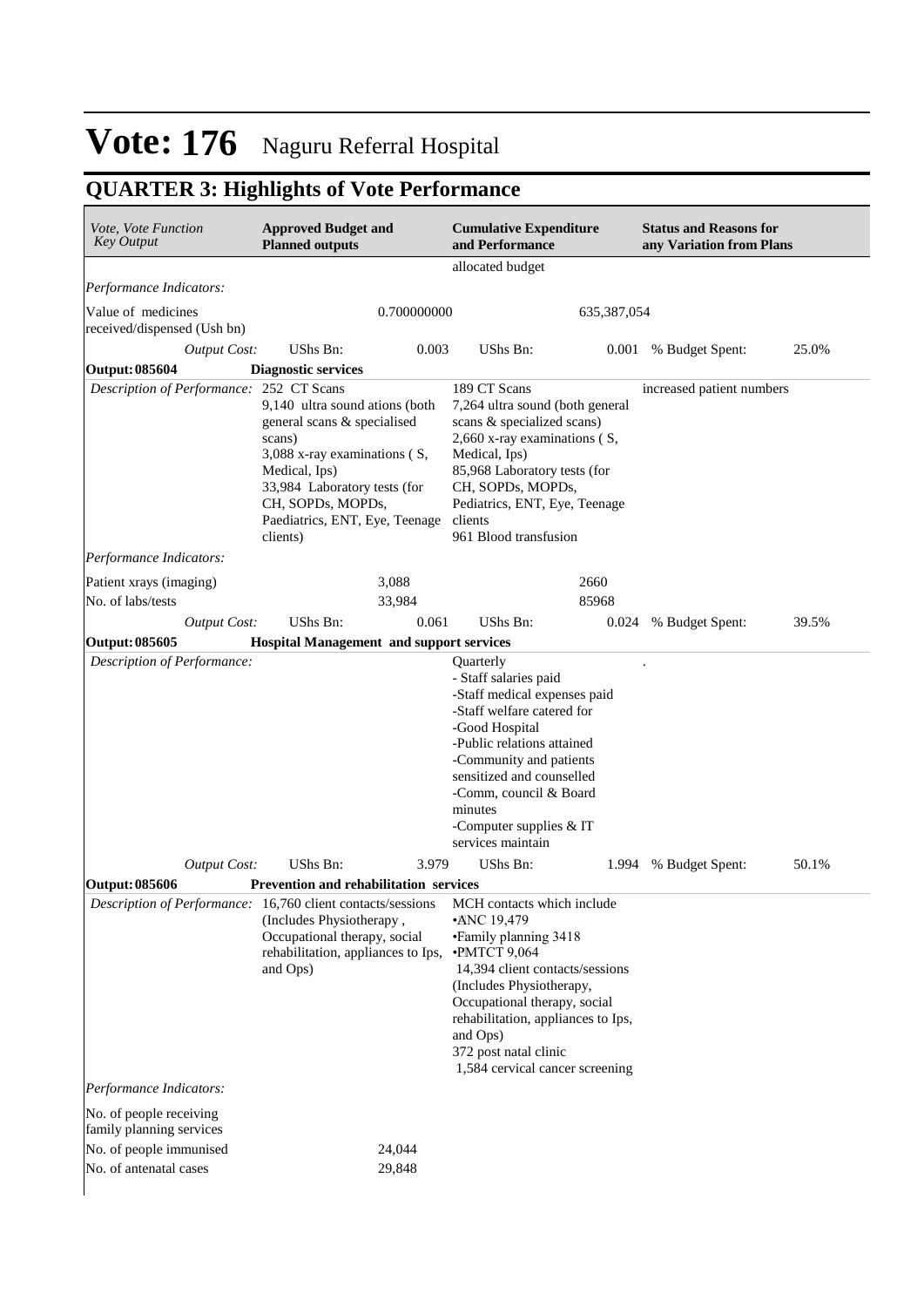## **QUARTER 3: Highlights of Vote Performance**

| <i>Vote, Vote Function</i><br>Key Output         |                     | <b>Approved Budget and</b><br><b>Planned outputs</b>               |       | <b>Cumulative Expenditure</b><br>and Performance     |              | <b>Status and Reasons for</b><br>any Variation from Plans |        |
|--------------------------------------------------|---------------------|--------------------------------------------------------------------|-------|------------------------------------------------------|--------------|-----------------------------------------------------------|--------|
|                                                  | Output Cost:        | UShs Bn:                                                           | 0.024 | UShs Bn:                                             | 0.015        | % Budget Spent:                                           | 62.8%  |
| Output: 085672                                   |                     | <b>Government Buildings and Administrative Infrastructure</b>      |       |                                                      |              |                                                           |        |
| Description of Performance:                      |                     |                                                                    |       | not completed due to<br>outstanding issues with KCCA |              |                                                           |        |
|                                                  | <b>Output Cost:</b> | UShs Bn:                                                           | 0.062 | UShs Bn:                                             | 0.062        | % Budget Spent:                                           | 100.0% |
| Output: 085681                                   |                     | <b>Staff houses construction and rehabilitation</b>                |       |                                                      |              |                                                           |        |
|                                                  |                     | Description of Performance: staff hostel construction<br>commenced |       | 35% Construction works<br>completed                  |              |                                                           |        |
| Performance Indicators:                          |                     |                                                                    |       |                                                      |              |                                                           |        |
| No. of staff houses<br>constructed/rehabilitated |                     | 12                                                                 |       |                                                      | $\mathbf{0}$ |                                                           |        |
|                                                  | <b>Output Cost:</b> | UShs Bn:                                                           | 0.902 | UShs Bn:                                             | 0.892        | % Budget Spent:                                           | 98.8%  |
| <b>Vote Function Cost</b>                        |                     | $UShs$ $Bn$ :                                                      |       | 5.427 UShs Bn:                                       |              | 3.250 % Budget Spent:                                     | 59.9%  |
| <b>Cost of Vote Services:</b>                    |                     | UShs Bn:                                                           |       | $5.427$ UShs Bn:                                     |              | $3.250$ % Budget Spent:                                   | 59.9%  |

*\* Excluding Taxes and Arrears*

#### **Table V2.2: Implementing Actions to Improve Vote Performance**

| <b>Planned Actions:</b>                                                 | <b>Actual Actions:</b>                                 | <b>Reasons for Variation</b> |
|-------------------------------------------------------------------------|--------------------------------------------------------|------------------------------|
| Vote: 176 Naguru Referral Hospital                                      |                                                        |                              |
| Vote Function: 08 56 Regional Referral Hospital Services                |                                                        |                              |
| <b>COMMENCEMENT OF</b><br>CONSTRUCTION WORKS FOR STAFF<br><b>HOSTEL</b> | construction works ongoing                             |                              |
| N/A                                                                     | ٠                                                      |                              |
| Continue lobbying for recruitment of<br>critical staff                  | Continue lobbying for recruitment of<br>critical staff |                              |

### *V3: Details of Releases and Expenditure*

*This section provides a comprehensive summary of the outputs delivered by the Vote and further details of Vote expenditures by Vote Function and Expenditure Item.*

### **Table V3.1: GoU Releases and Expenditure by Output\***

| <b>Billion Uganda Shillings</b>                                  | Approved      | <b>Released</b> | <b>Spent</b> | $%$ GoU       | $%$ GoU       | $%$ GoU      |
|------------------------------------------------------------------|---------------|-----------------|--------------|---------------|---------------|--------------|
|                                                                  | <b>Budget</b> |                 |              | <b>Budget</b> | <b>Budget</b> | Releases     |
|                                                                  |               |                 |              | Released      | <i>Spent</i>  | <i>Spent</i> |
| VF:0856 Regional Referral Hospital Services                      | 5.26          | 3.53            | 3.25         | 67.1%         | 61.8%         | $92.2\%$     |
| Class: Outputs Provided                                          | 4.24          | 2.50            | 2.26         | 59.0%         | 53.3%         | 90.3%        |
| 085601 Inpatient services                                        | 0.25          | 0.19            | 0.17         | 76.9%         | 67.7%         | 88.0%        |
| <b>Outpatient services</b><br>085602                             | 0.08          | 0.06            | 0.05         | 71.4%         | 59.1%         | 82.7%        |
| 085603 Medicines and health supplies procured and dispensed      | 0.00          | 0.00            | 0.00         | 25.0%         | 25.0%         | 100.0%       |
| Diagnostic services<br>085604                                    | 0.06          | 0.03            | 0.02         | 44.0%         | 39.5%         | 89.9%        |
| 085605 Hospital Management and support services                  | 3.81          | 2.20            | 1.99         | 57.7%         | 52.4%         | 90.8%        |
| 085606 Prevention and rehabilitation services                    | 0.02          | 0.02            | 0.02         | 79.0%         | 62.8%         | 79.5%        |
| 085607 Immunisation Services                                     | 0.00          | 0.00            | 0.00         | 85.7%         | 85.7%         | $100.0\%$    |
| Class: Capital Purchases                                         | 1.02          | 1.03            | 0.99         | $100.6\%$     | 97.3%         | 96.7%        |
| 085672 Government Buildings and Administrative Infrastructure    | 0.06          | 0.06            | 0.06         | 100.0%        | 100.0%        | 100.0%       |
| 085676 Purchase of Office and ICT Equipment, including Software  | 0.02          | 0.02            | 0.02         | 88.9%         | 75.0%         | 84.4%        |
| 085678 Purchase of Office and Residential Furniture and Fittings | 0.04          | 0.04            | 0.02         | $100.0\%$     | 64.9%         | 64.9%        |
| 085681 Staff houses construction and rehabilitation              | 0.90          | 0.91            | 0.89         | 100.9%        | 98.8%         | 98.0%        |
|                                                                  |               |                 |              |               |               |              |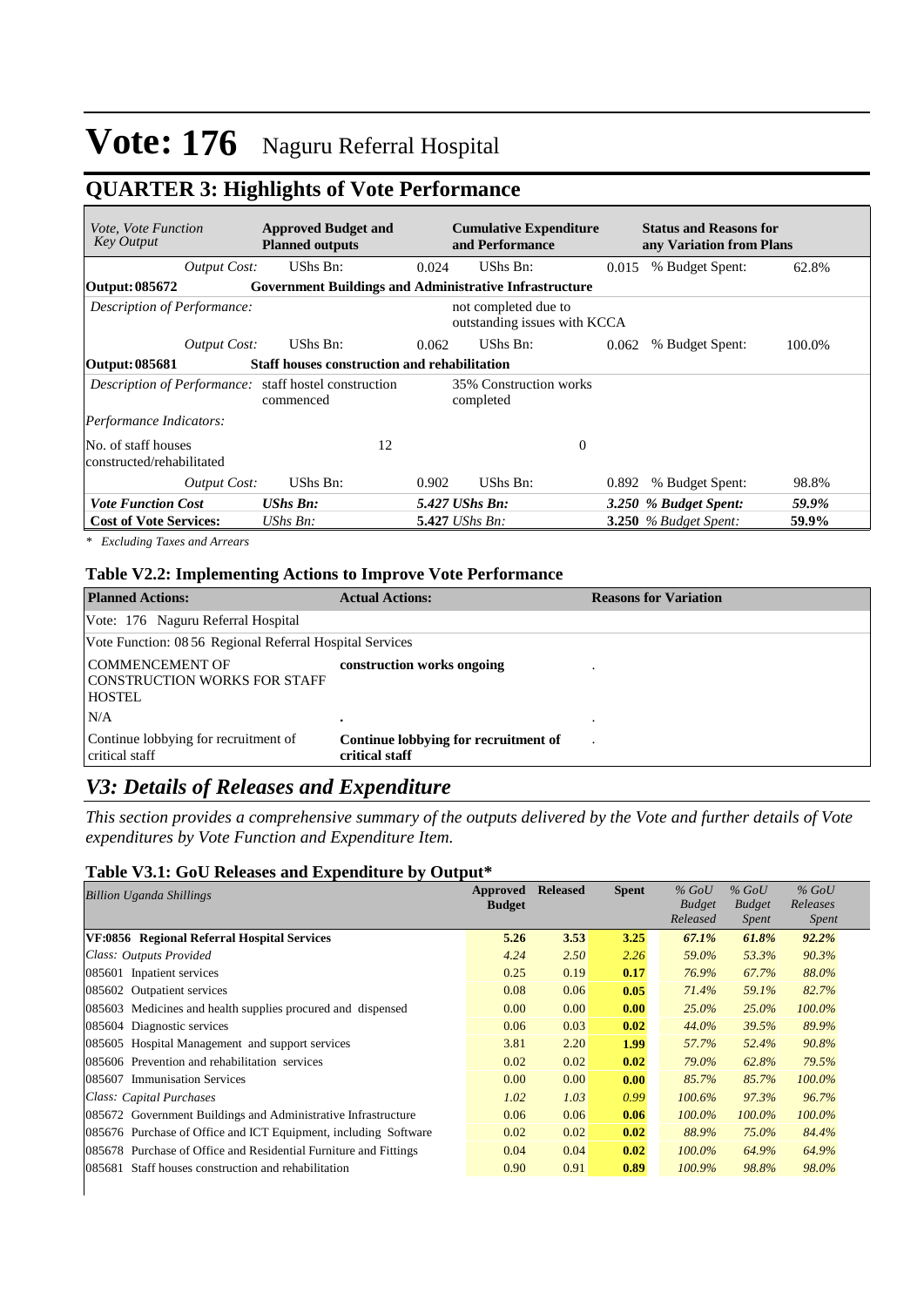# **QUARTER 3: Highlights of Vote Performance**

| explanation in the same of your reference |      |      |      |       |       |       |  |
|-------------------------------------------|------|------|------|-------|-------|-------|--|
| <b>Total For</b> `<br><b>V</b> ote        | 5.26 | 3.33 | 3.25 | 67.1% | 61.8% | 92.2% |  |

|  | * Excluding Taxes and Arrears |  |
|--|-------------------------------|--|
|  |                               |  |

#### **Table V3.2: 2014/15 GoU Expenditure by Item**

| $\sim$ $\sim$ $\sim$ $\sim$ $\sim$<br><b>Billion Uganda Shillings</b> | <b>Approved</b><br><b>Budget</b> | <b>Releases</b> | <b>Expend-</b><br>iture | % Budged<br><b>Released</b> | % Budget<br><b>Spent</b> | %Releases<br><b>Spent</b> |
|-----------------------------------------------------------------------|----------------------------------|-----------------|-------------------------|-----------------------------|--------------------------|---------------------------|
| <b>Output Class: Outputs Provided</b>                                 | 4.24                             | 2.50            | 2.26                    | 59.0%                       | 53.3%                    | 90.3%                     |
| 211101 General Staff Salaries                                         | 3.42                             | 1.88            | 1.70                    | 55.0%                       | 49.6%                    | 90.3%                     |
| 213002 Incapacity, death benefits and funeral expenses                | 0.00                             | 0.00            | 0.00                    | 72.0%                       | 72.0%                    | 100.0%                    |
| 221001 Advertising and Public Relations                               | 0.00                             | 0.00            | 0.00                    | 72.6%                       | 40.3%                    | 55.6%                     |
| 221003 Staff Training                                                 | 0.01                             | 0.01            | 0.01                    | 81.0%                       | 70.3%                    | 86.8%                     |
| 221008 Computer supplies and Information Technology (IT)              | 0.02                             | 0.02            | 0.02                    | 70.3%                       | 69.7%                    | 99.2%                     |
| 221009 Welfare and Entertainment                                      | 0.01                             | 0.01            | 0.01                    | 100.0%                      | 97.1%                    | 97.1%                     |
| 221010 Special Meals and Drinks                                       | 0.14                             | 0.11            | 0.10                    | 81.9%                       | 71.1%                    | 86.8%                     |
| 221011 Printing, Stationery, Photocopying and Binding                 | 0.04                             | 0.03            | 0.02                    | 73.2%                       | 55.1%                    | 75.3%                     |
| 221012 Small Office Equipment                                         | 0.01                             | 0.00            | 0.00                    | 72.0%                       | 71.3%                    | 99.0%                     |
| 221016 IFMS Recurrent costs                                           | 0.00                             | 0.00            | 0.00                    | 100.0%                      | 95.5%                    | 95.5%                     |
| 222001 Telecommunications                                             | 0.01                             | 0.01            | 0.01                    | 95.7%                       | 89.4%                    | 93.5%                     |
| 222002 Postage and Courier                                            | 0.00                             | 0.00            | 0.00                    | 47.0%                       | 42.2%                    | 89.7%                     |
| 223001 Property Expenses                                              | 0.03                             | 0.02            | 0.02                    | 89.7%                       | 87.1%                    | 97.1%                     |
| 223004 Guard and Security services                                    | 0.00                             | 0.00            | 0.00                    | 92.8%                       | 77.7%                    | 83.7%                     |
| 223005 Electricity                                                    | 0.08                             | 0.06            | 0.06                    | 70.8%                       | 70.8%                    | 100.0%                    |
| 223006 Water                                                          | 0.08                             | 0.05            | 0.05                    | 60.3%                       | 60.3%                    | 100.0%                    |
| 224004 Cleaning and Sanitation                                        | 0.23                             | 0.17            | 0.14                    | 73.9%                       | 60.3%                    | 81.5%                     |
| 224005 Uniforms, Beddings and Protective Gear                         | 0.01                             | 0.00            | 0.00                    | 72.0%                       | 28.9%                    | 40.1%                     |
| 227001 Travel inland                                                  | 0.01                             | 0.01            | 0.01                    | 69.5%                       | 68.4%                    | 98.3%                     |
| 227002 Travel abroad                                                  | 0.00                             | 0.00            | 0.00                    | 100.0%                      | 0.0%                     | 0.0%                      |
| 227003 Carriage, Haulage, Freight and transport hire                  | 0.00                             | 0.00            | 0.00                    | 72.0%                       | 71.5%                    | 99.3%                     |
| 227004 Fuel, Lubricants and Oils                                      | 0.11                             | 0.09            | 0.09                    | 84.4%                       | 84.4%                    | 100.0%                    |
| 228001 Maintenance - Civil                                            | 0.01                             | 0.00            | 0.00                    | 48.5%                       | 48.5%                    | 100.0%                    |
| 228002 Maintenance - Vehicles                                         | 0.01                             | 0.01            | 0.01                    | 95.4%                       | 95.4%                    | 100.0%                    |
| 228003 Maintenance - Machinery, Equipment & Furniture                 | 0.01                             | 0.01            | 0.01                    | 66.7%                       | 66.6%                    | 100.0%                    |
| <b>Output Class: Capital Purchases</b>                                | 1.02                             | 1.03            | 0.99                    | 100.6%                      | 97.3%                    | 96.7%                     |
| 231001 Non Residential buildings (Depreciation)                       | 0.06                             | 0.06            | 0.06                    | 100.0%                      | 100.0%                   | 100.0%                    |
| 231002 Residential buildings (Depreciation)                           | 0.80                             | 0.81            | 0.76                    | 101.0%                      | 94.5%                    | 93.6%                     |
| 231005 Machinery and equipment                                        | 0.02                             | 0.02            | 0.02                    | 88.9%                       | 75.0%                    | 84.4%                     |
| 231006 Furniture and fittings (Depreciation)                          | 0.04                             | 0.04            | 0.02                    | 100.0%                      | 64.9%                    | 64.9%                     |
| 281504 Monitoring, Supervision & Appraisal of capital wor             | 0.10                             | 0.10            | 0.13                    | 100.0%                      | 133.3%                   | 133.3%                    |
| <b>Output Class: Arrears</b>                                          | 0.07                             | 0.07            | 0.06                    | 95.0%                       | 93.6%                    | 98.5%                     |
| 321612 Water arrears(Budgeting)                                       | 0.07                             | 0.06            | 0.06                    | 96.3%                       | 96.3%                    | 100.0%                    |
| 321614 Electricity arrears (Budgeting)                                | 0.00                             | 0.00            | 0.00                    | 49.0%                       | 0.0%                     | 0.0%                      |
| <b>Grand Total:</b>                                                   | 5.32                             | 3.59            | 3.31                    | 67.4%                       | 62.2%                    | 92.3%                     |
| <b>Total Excluding Taxes and Arrears:</b>                             | 5.26                             | 3.53            | 3.25                    | 67.1%                       | 61.8%                    | 92.2%                     |

### **Table V3.3: GoU Releases and Expenditure by Project and Programme\***

| <b>Billion Uganda Shillings</b>                         | Approved<br><b>Budget</b> | <b>Released</b> | <b>Spent</b> | $%$ GoU<br><b>Budget</b> | $%$ GoU<br><b>Budget</b> | $%$ GoU<br>Releases |
|---------------------------------------------------------|---------------------------|-----------------|--------------|--------------------------|--------------------------|---------------------|
|                                                         |                           |                 |              | Released                 | <i>Spent</i>             | <i>Spent</i>        |
| VF:0856 Regional Referral Hospital Services             | 5.26                      | 3.53            | 3.25         | 67.1%                    | 61.8%                    | $92.2\%$            |
| <b>Recurrent Programmes</b>                             |                           |                 |              |                          |                          |                     |
| 01<br>Naguru Referral Hosptial Services                 | 4.22                      | 2.49            | 2.25         | 59.1%                    | 53.4%                    | 90.3%               |
| $ 02\rangle$<br>Naguru Referral Hospital Internal Audit | 0.02                      | 0.01            | 0.01         | 42.3%                    | $40.1\%$                 | 94.6%               |
| Development Projects                                    |                           |                 |              |                          |                          |                     |
|                                                         |                           |                 |              |                          |                          |                     |